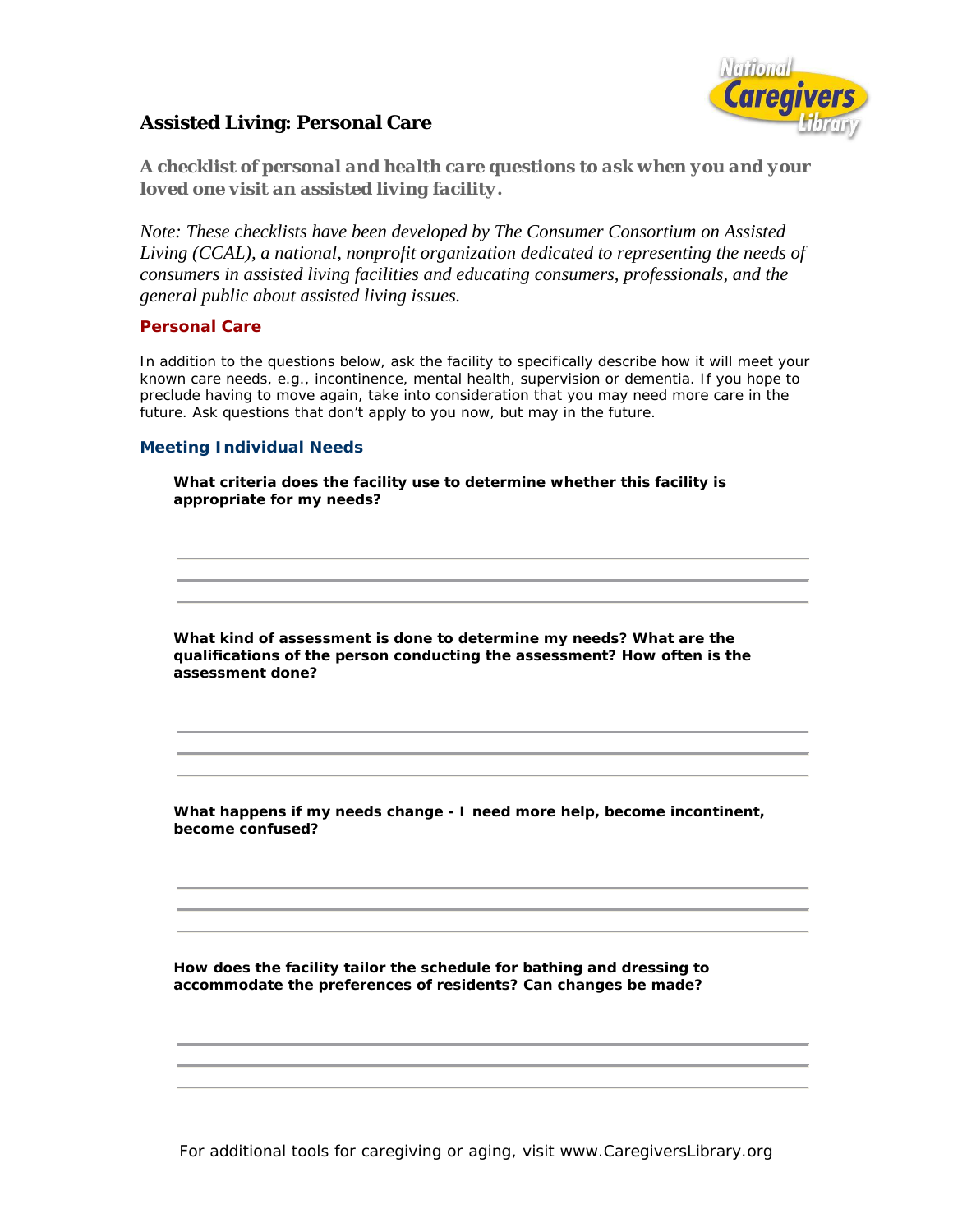**How does the facility help residents maintain their abilities to care for themselves, especially in regard to toileting, dressing, and eating?**

**If a resident displays a difficult behavior, what steps will the facility take?**

**How often is the room cleaned?**

 **Is there a schedule for staff to check on a resident's whereabouts and wellbeing?**

## **Staffing**

**How many staff are there for each shift? What are their responsibilities?**

 **What is the training/certification of the people who care for residents? What are the trainer's qualifications?**

 **How many residents are assigned to each direct care staff person? What other duties do direct care staff have during these hours?**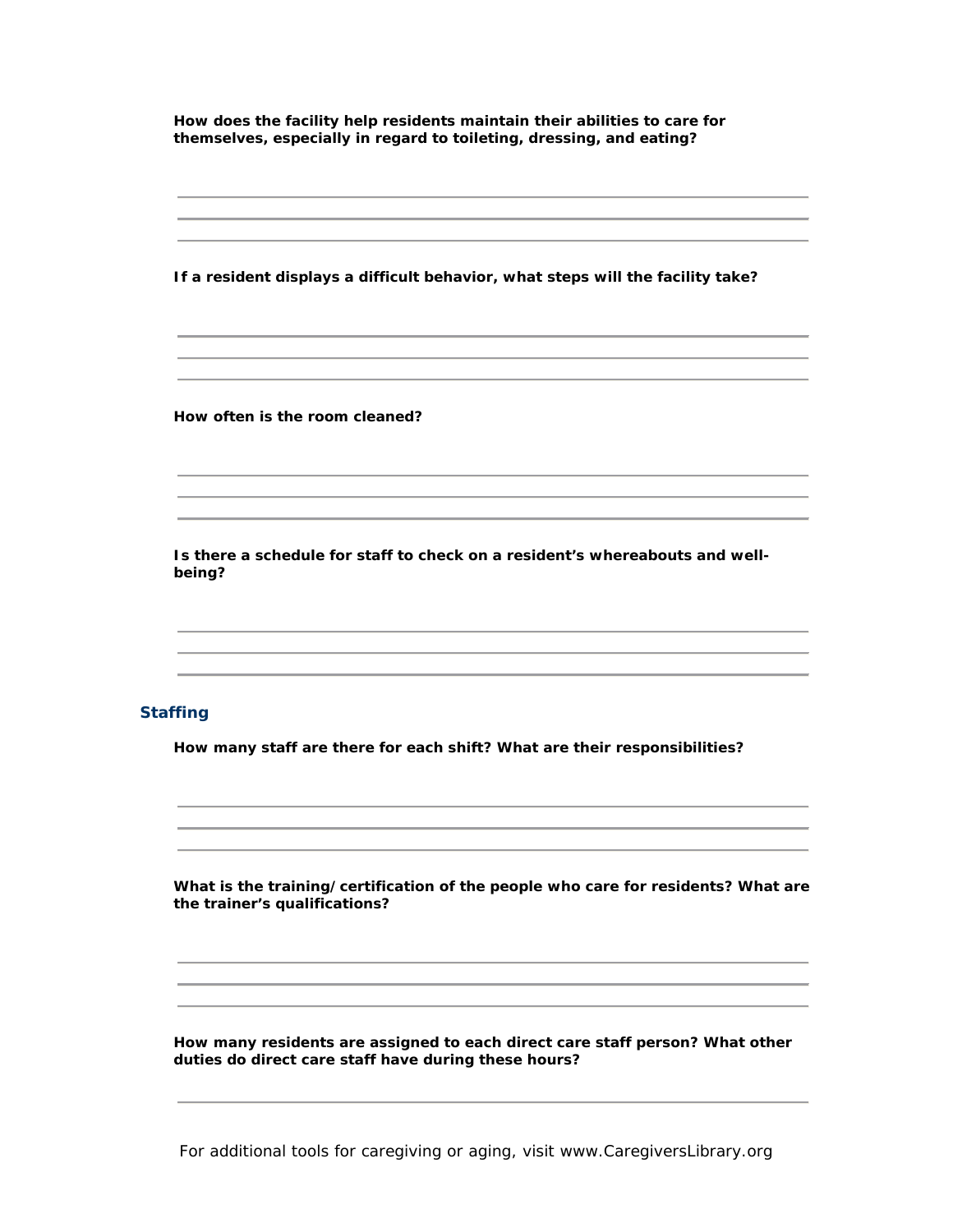**Are there direct care staff who speak English (or my native language) clearly?**

 **Is there special training for staff about dementia and Alzheimer's disease? How long is the training?**

**Are staff trained to deal with aggressive individuals? Wanderers?**

**What if I don't like the staff person assigned to me?**

**What is the staff turnover rate?**

#### **Emergencies**

 **Who decides whether to call 911? Are there written policies about how that decision is made?**

**What kind of emergencies are staff expected to handle and how are they trained**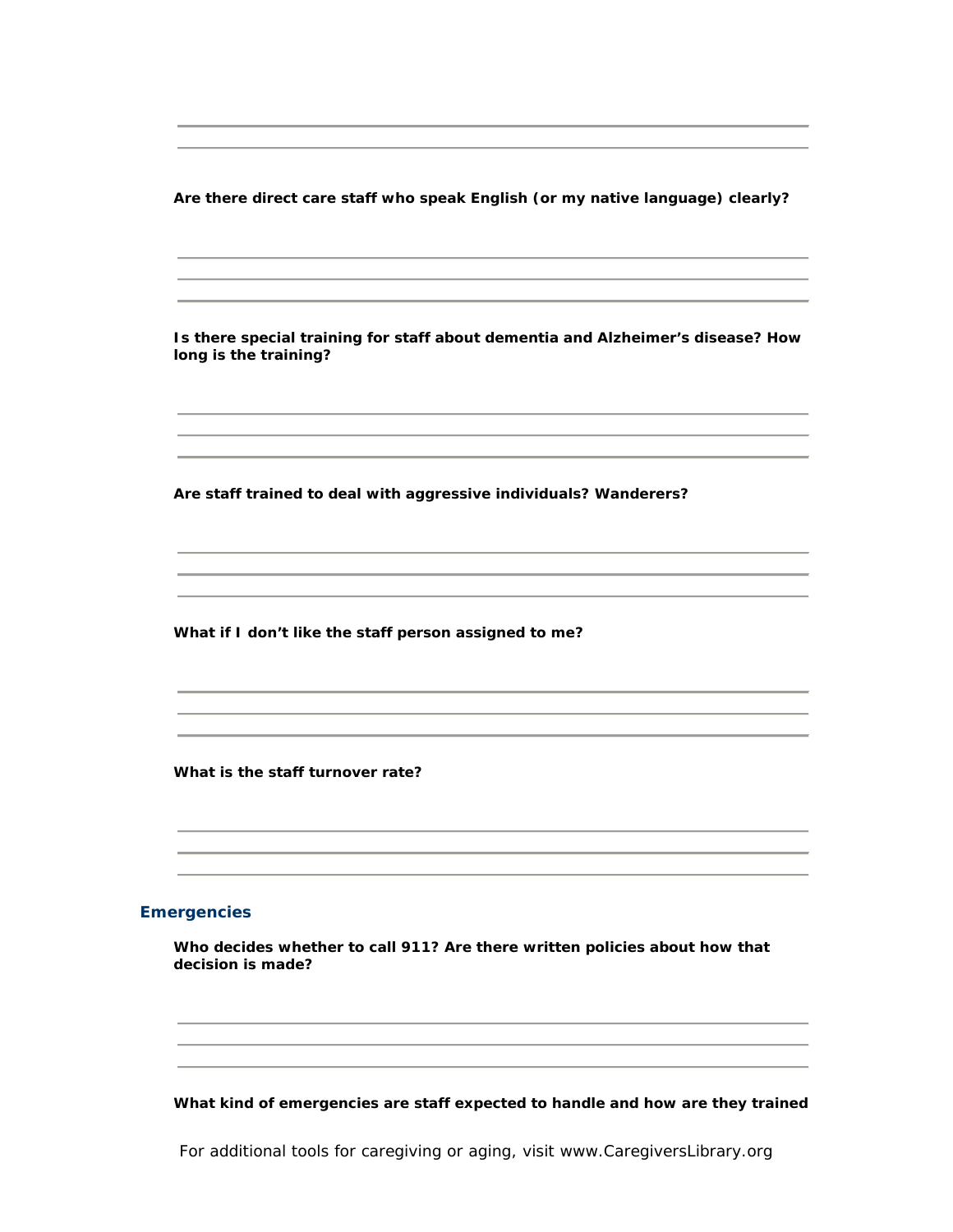### **for them?**

## **Health Care**

While assisted living facilities are not designed to provide medical care, the facility should be able to meet the medical needs of their residents, especially if the facility has an aging in place philosophy. This philosophy allows residents to remain in the facility if they become more infirm, and to receive more care as needed. It is important to evaluate the facility's capacity to manage health care needs even if you are healthy now, because you may need more help in the future. Also, although many seniors are basically healthy, many take a variety of medications, requiring assistance or supervision.

## **Written Plans**

 **Does the facility prepare a written plan describing how it will care for me? How often is it revised?** 

**What professionals/staff are involved in the development of this plan?**

**How will I and my family be involved?**

**What involvement does a confused resident have?**

**What if I do not agree with the facility's plan of care?**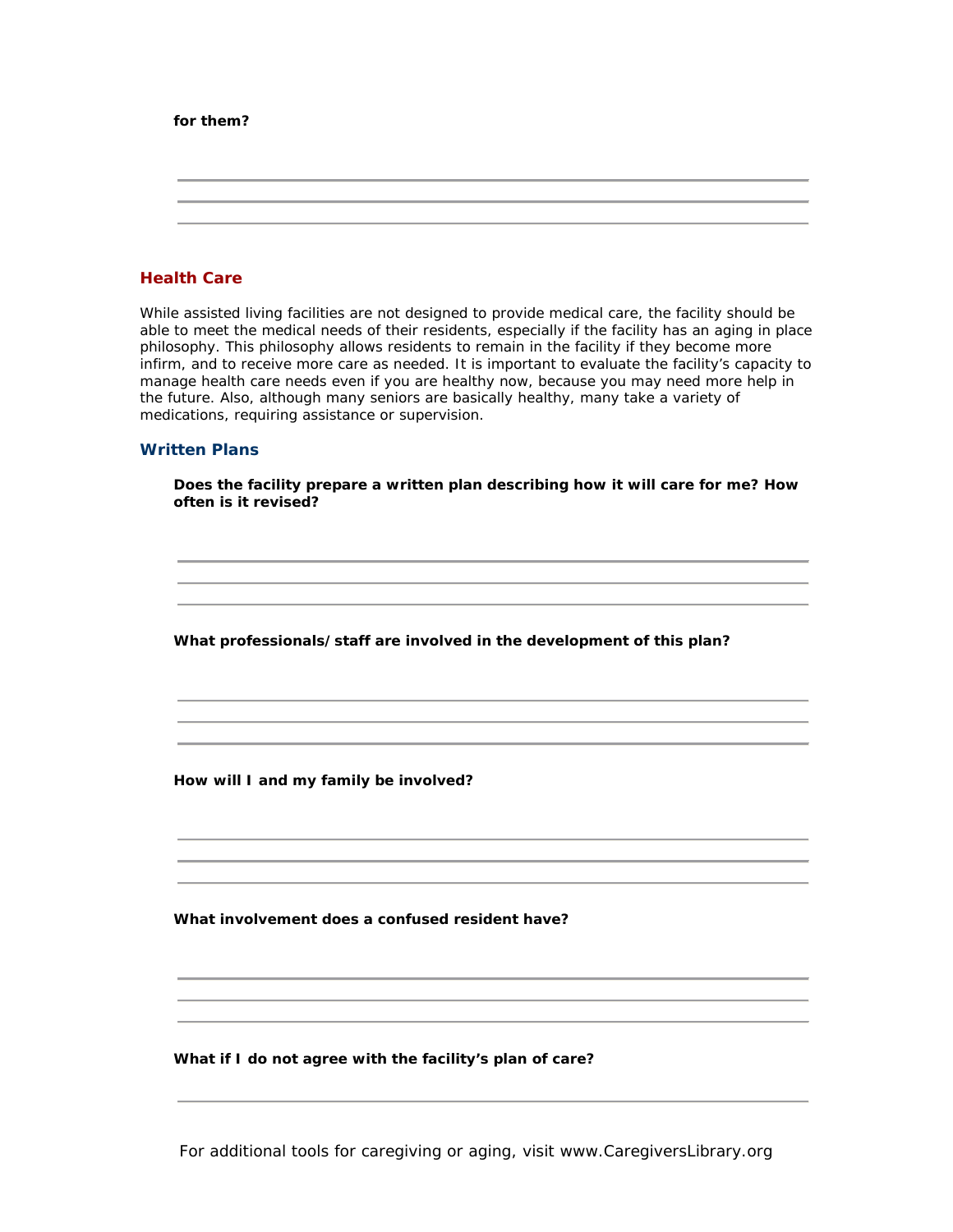# **Provision**

**To what extent will the facility monitor my health?**

**Is there a nurse on staff? What are the nurse's hours and responsibilities?**

**Who is responsible when the nurse is not on duty?**

 **If a nurse is not on staff, are there regularly scheduled visits by a nurse or other health provider?**

**Does the nurse or provider see residents regularly?**

 **If I don't feel well, how quickly and to what extent will I receive medical attention?**

**What health services are available on site: e.g. lab work, physical therapy,**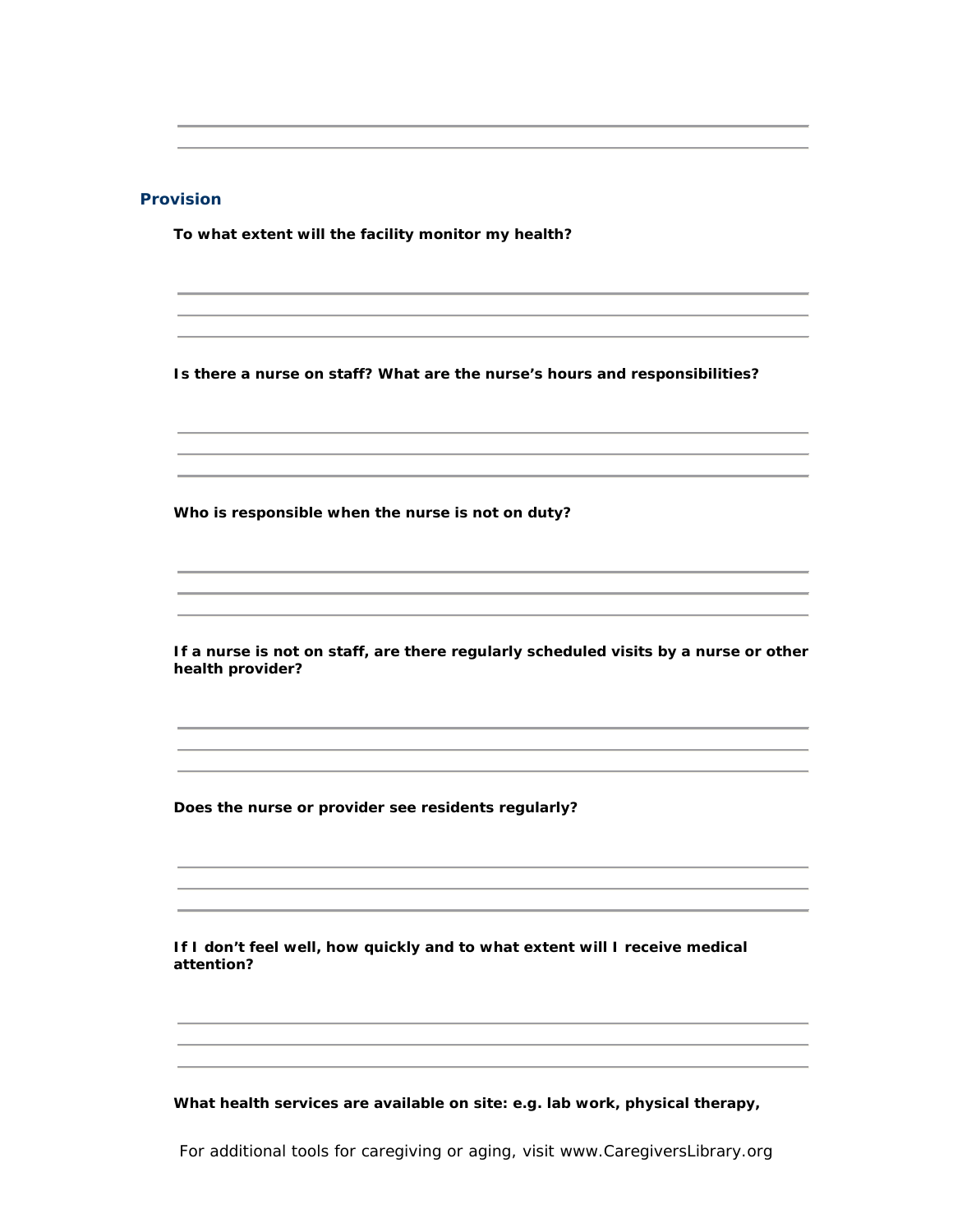**wound care, hospice, social work, podiatrist, etc.? What does the facility provide, and what can outside agencies provide? What are the costs?**

 **Under what circumstances and when does the facility call the family? The doctor?**

### **Medication**

 **What safeguards are in place to ensure that I get the appropriate medications on time and in the correct dosage?**

 **How are prescriptions filled? Must I use the facility pharmacy? What are the costs?**

**Who gives out medications?**

**If not a nurse, how are staff trained and supervised?**

 **Who reviews medication procedures and how frequently? What are their qualifications?**